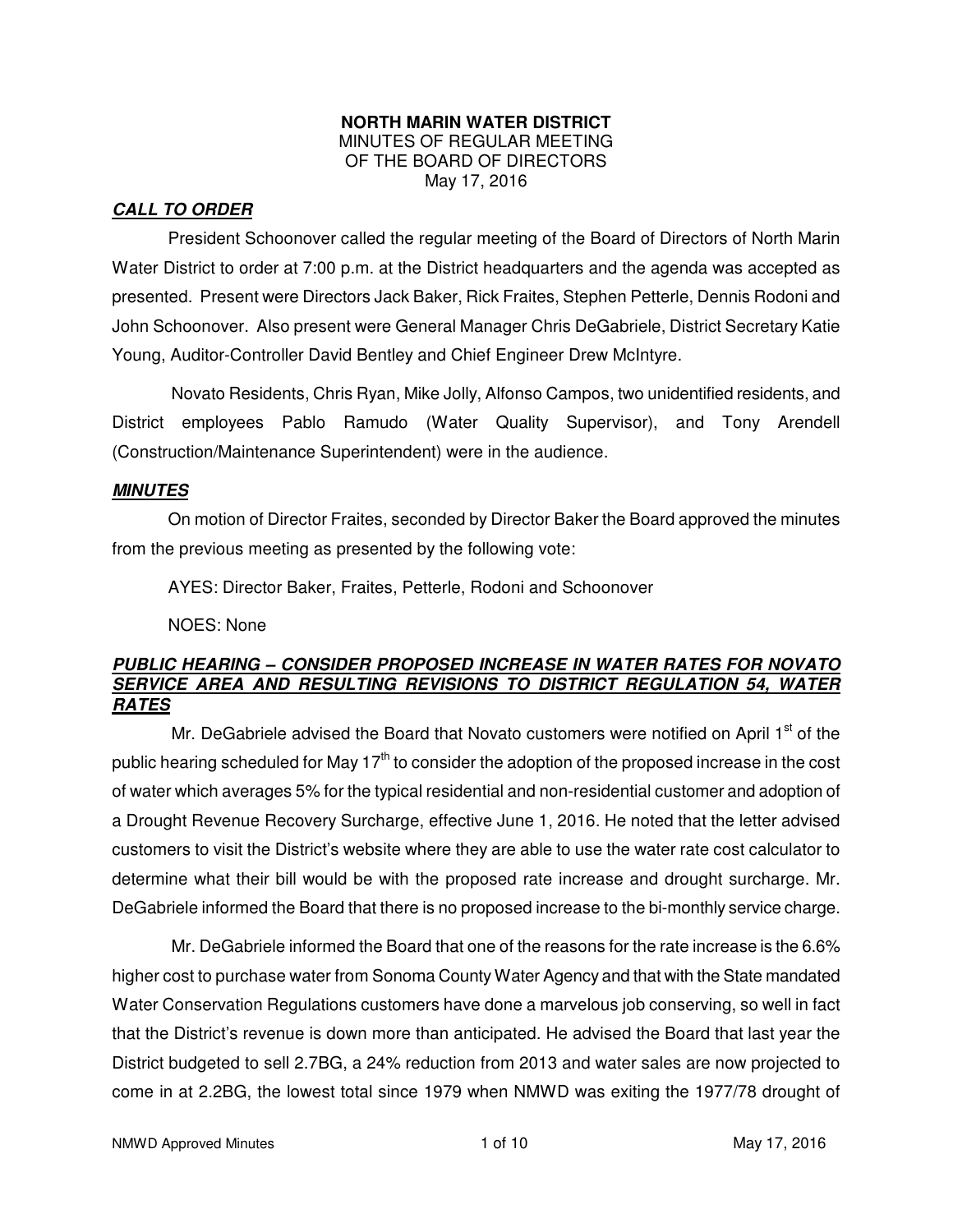record. He reminded the Board that last summer as revenue from water sales was reduced due to State mandated cutbacks the District took action to reduce expenditures by \$1.2M. He advised the Board that the budgeted payroll including benefits for next year is about \$8M or 33% of the budget and that the budget is down 4% from one year ago. He noted that pension contributions rate is down 0.5% and beginning October 1st employees will pay 100% of their pension share.

Mr. DeGabriele advised the Board that in regards to continuation of the State Board's mandated restrictions the District has actively argued since 2014 that the Sonoma-Marin region should have relief since the water supply conditions are in better shape than much of the State, that the District has had excellent performance both long term in reducing gallons per day per capita pursuant to the Comprehensive Water Conservation Act of 2009 and the exemplary performance during this most recent drought. He stated that only now the State Board is considering some relief. Mr. DeGabriele stated that if the State Board adopts a revised Emergency Urban Water Conservation Regulation allowing for self-certification and that the District certifies that an adequate water supply exists he is requesting the Board to not impose the surcharge and instead adjust the proposed Fiscal Year 2017 Novato Water Operations Budget to reflect an increase in water sales to 2.5BG. He advised the Board that he was going to attend the State Board meeting tomorrow and will keep them apprised of the outcome.

Director Schoonover opened the public hearing at 7:13 p.m.

Novato Resident Mike Jolly suggested that customers be informed of the high fixed cost necessary to operate water utilities.

Novato Resident Chris Ryan questioned the economic model of the rate structure and whether an alternate may be better suited to insulate single family resident customers, suggesting that larger users be "taxed".

Mr. DeGabriele responded that water conservation interests in California have advocated that fixed charges be limited to encourage conservation and small water users, usually elderly or low income, are highly impacted with additions to the bimonthly fixed charge. He stated that with regard to large commercial users, those customers have paid larger connection fees based on using more of the physical plant, pay a higher fixed charge for a larger meter and pay a summer surcharge on the commodity rate. Mr. DeGabriele stated that the costs of operation are in the water delivery system.

Hearing no further comment, Director Schoonover closed the public hearing at 7:41 p.m.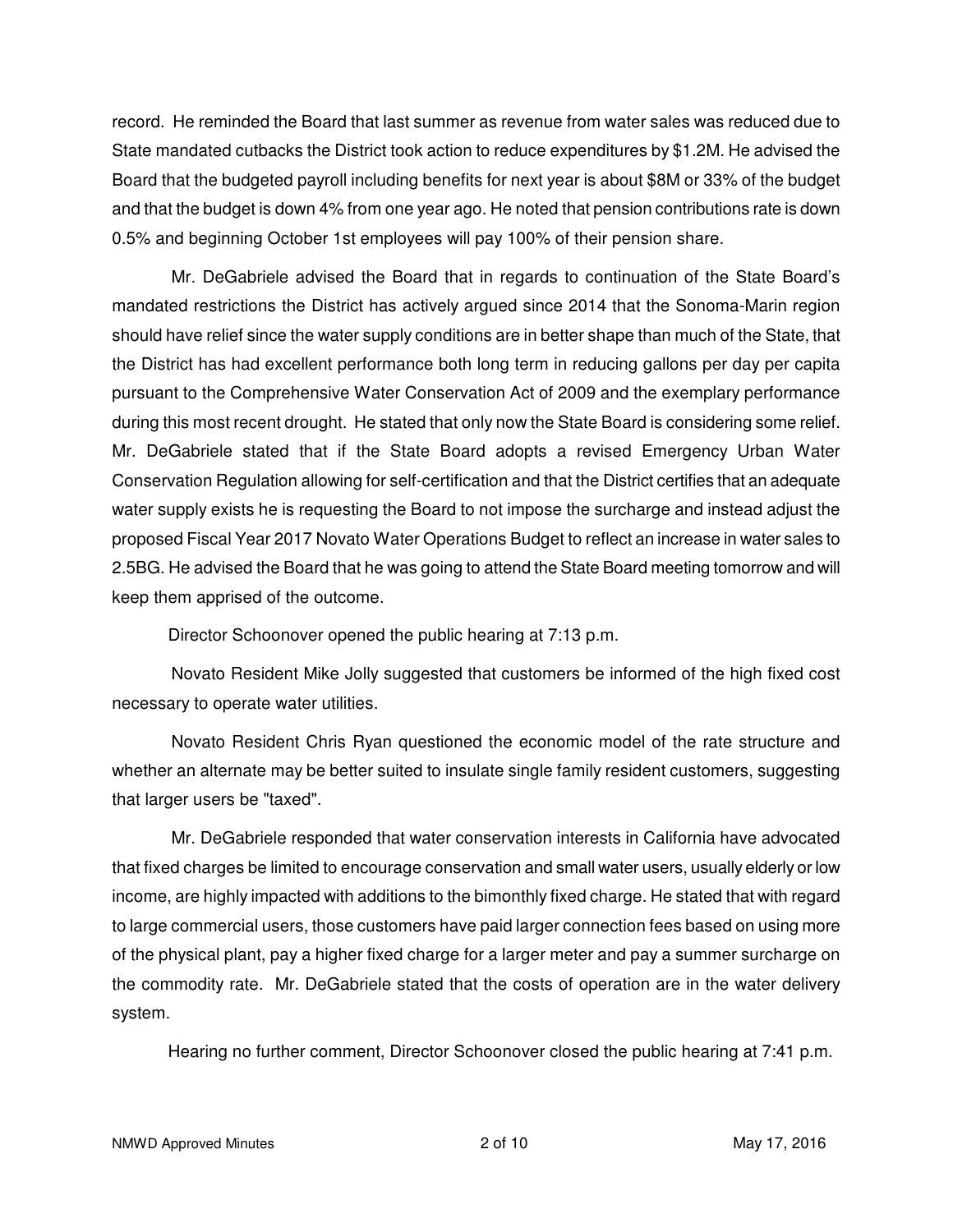On motion of Director Rodoni, seconded by Director Fraites, the Board approved Resolution 16-13 entitled: "Resolution of the Board of Directors of North Marin Water District Amending Regulation 54- Water Rates" amending Regulation 54 pertaining to Water Rates and Charges reflect an increase averaging 5% for the typical residential customer in the Novato Service Area effective June 1, 2016 by the following vote:

AYES: Director Baker, Fraites, Petterle, Rodoni and Schoonover

# NOES: None

 On motion of Director Baker, seconded by Director Petterle, the Board approved Resolution 16-14 entitled: "Resolution of the Board of Directors of North Marin Water District enacting Regulation 54a(3) – Water Drought Surcharge" enacting the Regulation 54a.(3) Surcharge effective June 1, 2016 by the following vote:

AYES: Director Baker, Fraites, Petterle, Rodoni and Schoonover

# NOES: None

 On motion of Director Baker, seconded by Director Petterle, the Board instructed staff that if the SWRCB adopts the revised Regulation allowing for self-certification, and that the District certifies that an adequate water supply exists, to not impose the Surcharge and instead adjust the proposed FY17 Novato Water Operations budget to reflect 2.5BG in water sales by the following vote:

AYES: Director Baker, Fraites, Petterle, Rodoni and Schoonover

NOES: None

# **PUBLIC HEARING/ADOPT – PUBLIC HEARING FOR REVISIONS TO DROUGHT EMERGENCY WATER CONSERVATION REGULATIONS**

Mr. DeGabriele requested to revise the Drought Emergency Water Conservation Regulations to reflect the Executive Order adopted by the Governor on May 9th and the proposed revisions to the Emergency Water Conservation Regulations. He informed the Board that preliminary calculation using the criteria in the proposed Emergency Regulations result in sufficient water supply being available over the next three years to meet the District's demand, so that no reduction mandate would be required. He advised the Board that the resolution continues to include the water waste prohibitions (no gutter flooding, repair leaks within a reasonable time, use only recycling decorative fountains, no washing down exterior paved areas, washing vehicles only with a bucket and hose equipped with an automatic shut off nozzle, not irrigating landscape during or within 48 hours of measurable rainfall, serving drinking water in eating establishments only upon request and providing hotel and motel guests with the option to not have towels and linens

NMWD Approved Minutes and the set of the set of 10 and the set of the May 17, 2016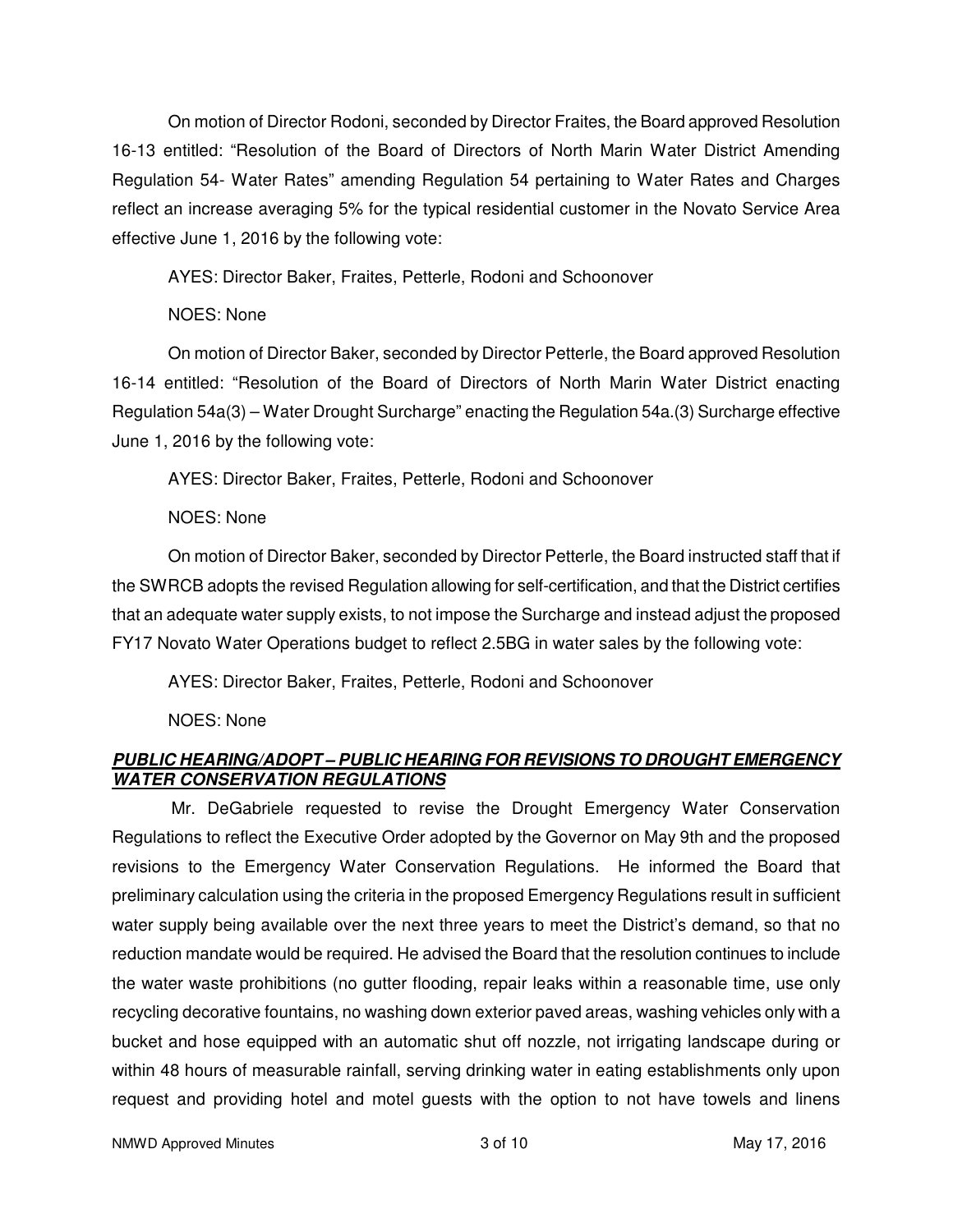laundered daily). He advised that before the Board tonight is a letter penned to the State Water Resources Control Board (SWRCB) late last Friday commenting on the proposed Regulation. He noted that he will be attending the SWRCB meeting tomorrow where the Regulation will be considered.

 Mr. DeGabriele advised the Board that staff is requesting that the Board considers adoption of the Revised Resolutions for both Novato and West Marin Areas and to rescind Ordinance 28 to comply with the State Board's Emergency Water Conservation Regulations and allow staff to make minor changes. He stated that the State Board may set a floor where each District would have to meet some amount to conserve and that the District will need to sell 2.5GB of water to result in neutral water sales revenue compared with including a drought recovery revenue surcharge.

Director Schoonover opened the public hearing at 7:50 p.m.

Novato Resident Alfonso Campos reported the he owns two properties in Novato and experienced leaks which resulted in water use charged at higher tiers. He suggested that the District provides service to customers to alert them of the issue and find leaks to avoid the higher tier charges.

Mr. DeGabriele questioned whether Mr. Campos had requested a bill adjustment and he responded in the affirmative, confirming that Mr. Campos received a Water Smart Home Survey to identify leaks and other measures that can be taken to lower water consumption. Mr. Campos was informed that the District highlights the Water Smart Home Survey to all water users in the biannual Water Line newsletter distributed to all customers.

Hearing no further comments, President Schoonover closed the public hearing at 7:55 p.m.

On motion of Director Fraites, seconded by Director Petterle, the Board adopted Revised Resolution 14-18 entitled: "Resolution of the Board of Directors of the North Marin Water District Implementing the State Water Resources Control Board's Mandate on Urban Water Suppliers to Activate Mandatory Restrictions on Water Use", Revised Resolution 15-04 entitled: "Resolution of the Board of Directors of the North Marin Water District Implementing the State Water Resources Control Board's mandate on Urban Water Suppliers to Activate Mandatory Restrictions on Water Use", rescinded Ordinance No. 28 with Ordinance No. 33 entitled: "An Ordinance of North Marin Water District Rescinding Ordinance No. 28 to comply with the proposed State Board Emergency Water Conservation Regulations and the Governor's Executive Order, along with authorizing staff to make minor changes to the draft Resolutions in response to any unforeseen changes in the final State Board Order by the following vote: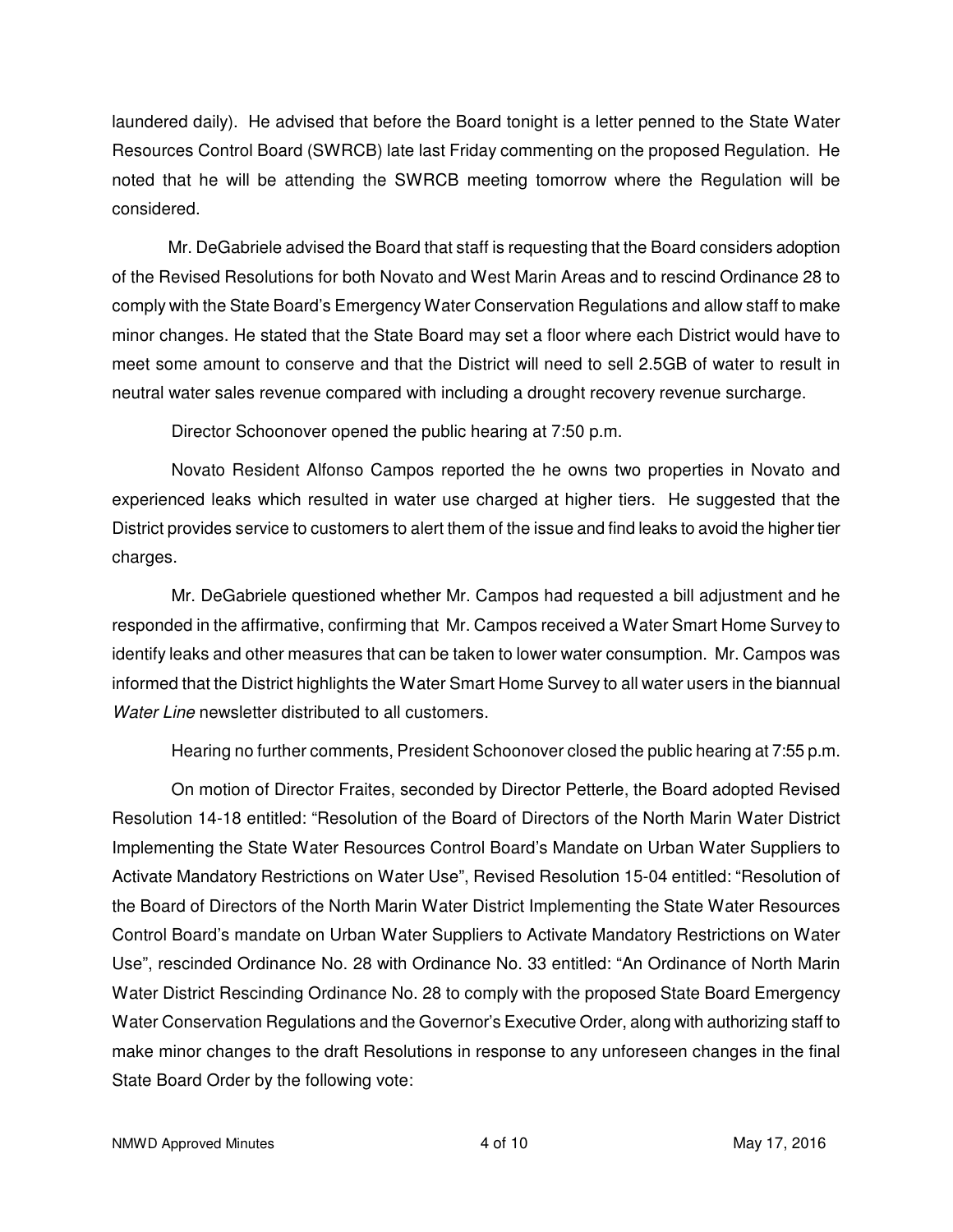AYES: Director Baker, Fraites, Petterle, Rodoni and Schoonover

NOES: None

# **GENERAL MANAGER'S REPORT**

#### Take It From the Tap Campaign

Mr. DeGabriele advised the Board that tomorrow the Sonoma Marin Saving Water Partnership unveils its' "Take it from the Tap" campaign. He stated that the City of Santa Rosa is taking the lead and has provided outreach information for all the partnership members. He informed the Board that the District will be hanging a banner on the District's billboard and updating the District's Facebook page regularly during the outreach campaign and that staff will also have new reusable bottles for give a ways.

#### Next Board Meeting

Mr. DeGabriele reminded the Board that there is a skip week this month so the next Board meeting is scheduled June 7th.

#### ACWA Meet the President

 Mr. DeGabriele advised the Board that the ACWA "Meet the President" gathering that the District is hosting will be on Thursday, June 2nd at Novato City Hall. He noted that when ACWA distributes the invitations he will send the Board a reminder.

## Out of the Office

 Mr. DeGabriele informed the Board that he will be out of the office and out of state beginning next Thursday, May 26th returning on Tuesday, May 31<sup>st</sup> and Drew McIntyre will be acting General Manager in his absence.

## **OPEN TIME**

President Schoonover asked if anyone in the audience wished to bring up an item not on the agenda and there was no response.

## **STAFF / DIRECTORS' REPORTS**

President Schoonover asked if staff or Directors wished to bring up an item not on the agenda and the following items were discussed:

Director Rodoni reported he will not be in attendance at the June 7 meeting and District Secretary Katie Young reminded the Board that there are three meetings scheduled in June with the third meeting on June 28<sup>th</sup> in Point Reyes Station.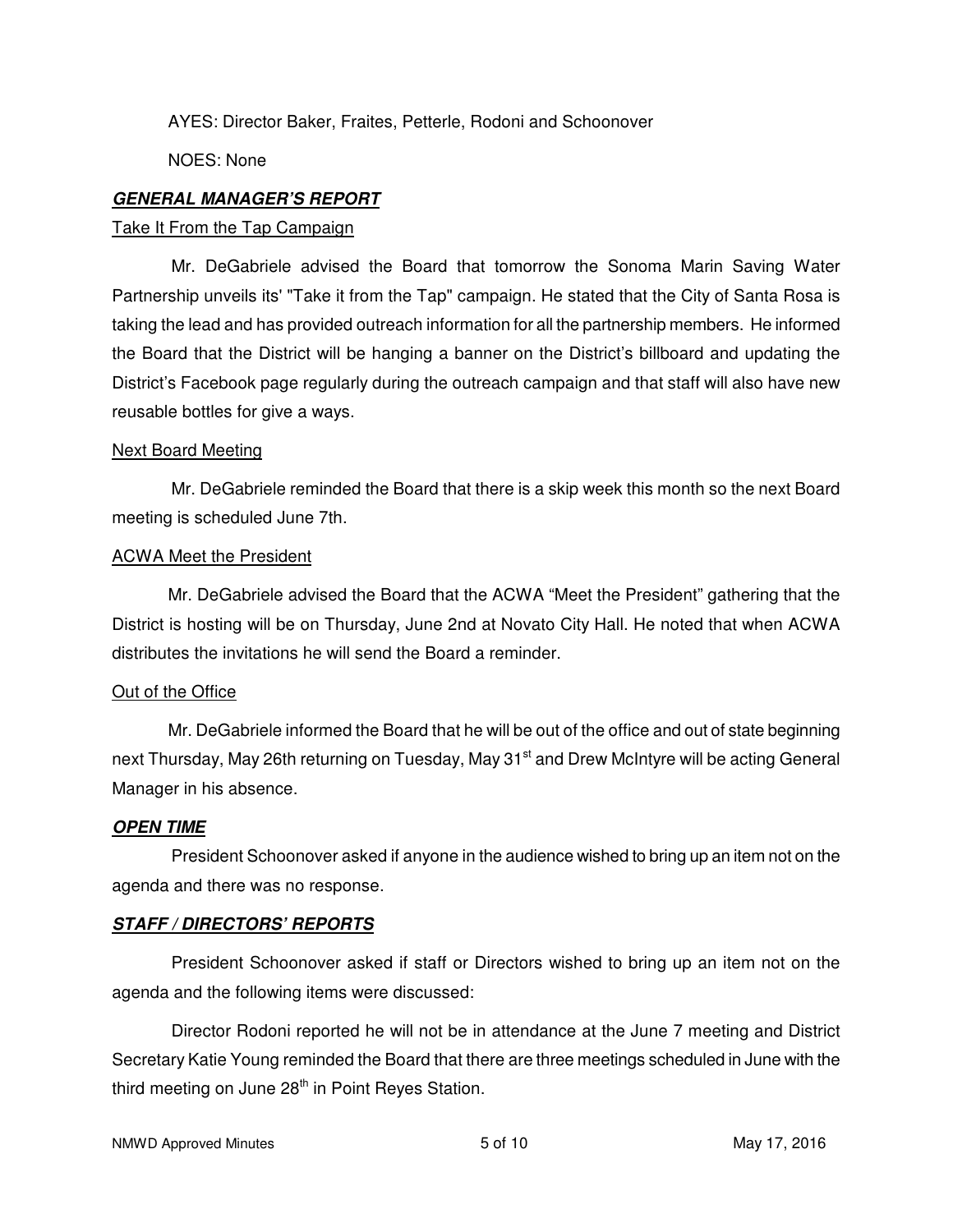## **MONTHLY PROGRESS REPORT**

Mr. DeGabriele provided the Board with the Monthly Progress Report for April which shows that water production in Novato is down 32% from June 2015 through April 2016 compared to the 2013 benchmark. He stated that in West Marin, water production is down 27% over that same period. He noted that water storage is ample: Lake Mendocino holds nearly 86,000AF, Lake Sonoma 242,000AF and Stafford Lake is currently just under 4,000AF. Mr. DeGabriele informed the Board that rainfall through April 2016 is about 80% of average. He advised the Board that at Oceana Marin the effluent flow volume in April was exactly the same as last year and correlates well since about the same amount of rain fell during April of both years. He stated that the District still intends to analyze the effectiveness of the I&I work on the Oceana Marin sewer collection system. Mr. DeGabriele reviewed the utility performance metric and noted that 66 customers were affected due to maintenance of valves.

Mr. Bentley reported on investments for April 2016 and stated that the District's treasury holds just over \$13.2M and is earning a rate of return equal to 0.68%.

# **CONSENT CALENDAR**

On the motion of Director Rodoni, seconded by Director Fraites the Board approved the following items on the consent calendar by the following vote:

AYES: Director Baker, Fraites, Petterle, Rodoni and Schoonover

NOES: None

# **NOVATO SPRING WATERLINE, VOLUME 17, ISSUE 36**

The Board approved the text for the Novato Spring Waterline, Volume 17, Issue 36.

# **WEST MARIN SPRING WATERLINE, VOLUME 13**

The Board approved the text for the West Marin Spring Waterline, Volume 13.

# **ACTION ITEMS**

# **GENERAL SERVICES AGREEMENT – GENTERRA CONSULTANTS, INC.**

Mr. McIntyre requested that the Board approve a General Services Consulting Agreement with Genterra Consultants, which has specialized expertise in civil and geotechnical engineering for dams. He advised the Board that the District's most recent report from the Division of Safety of Dams (DSOD), identifies the need to develop a long-term maintenance plan to preserve the concrete armoring of the upstream space. He stated that the DSOD also wants a statement concluding that the dam performance is satisfactory based on review of instrumentation data (survey monument data for elevation/alignment and the monthly peziometric water elevation monitoring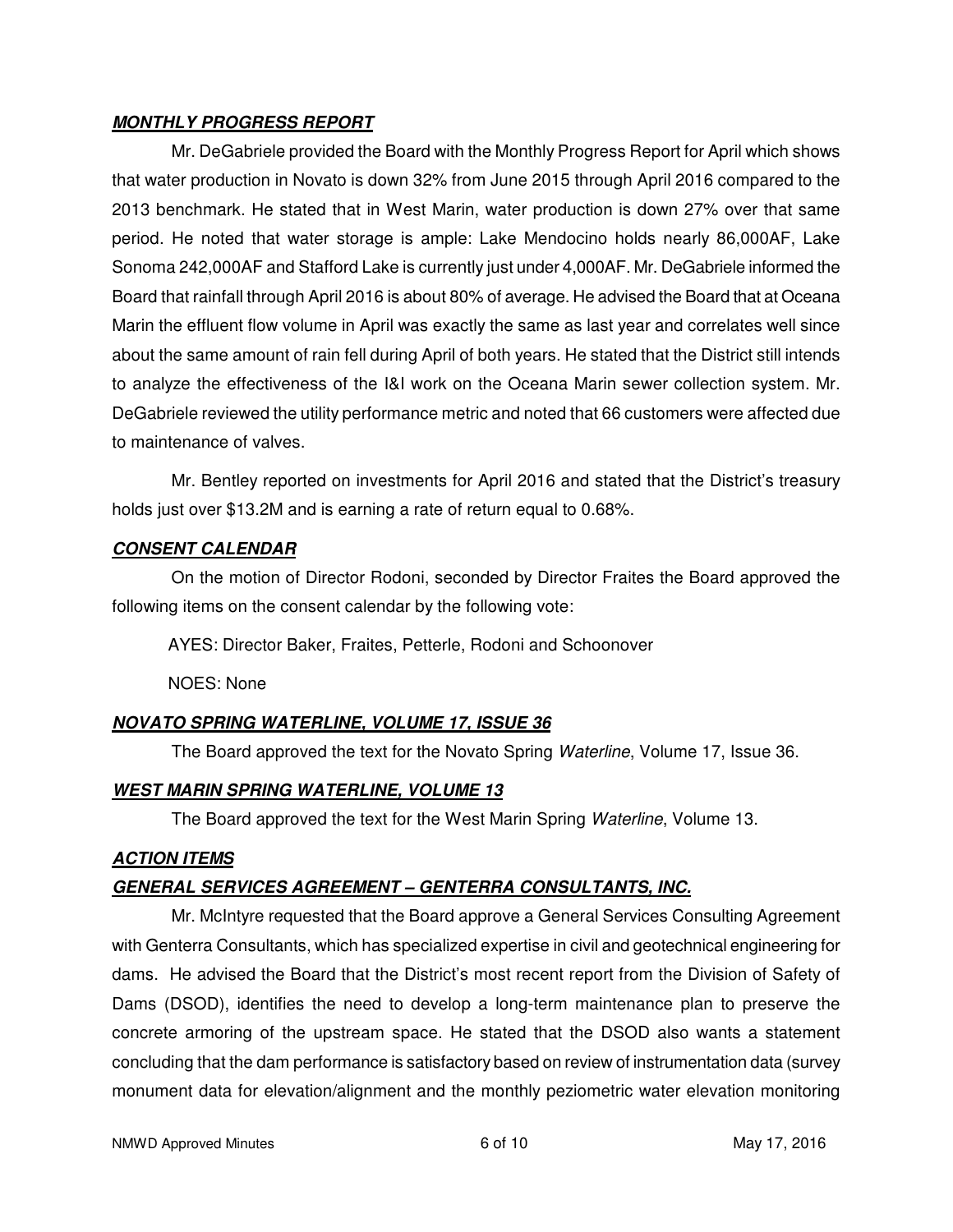within the dam). Mr. McIntyre advised the Board that the General Services Agreement with Genterra Consultants is for \$40,000 and it's expected that the first two tasks would total approximately half that amount.

Director Baker asked if the armoring had been extended when the dam has been raised. Mr. McIntyre stated that the dam was raised in the mid-1980's and the armoring was extended and is holding up and has had patching jobs completed.

On motion of Driector Petterle, seconded by Director Fraites, the Board authorized the General Manager to execute a General Consulting Services Agreement between NMWD and Genterra with a not-to-exceed limit of \$40,000 by the following vote:

AYES: Director Baker, Fraites, Petterle, Rodoni and Schoonover

NOES: None

# **BID ADVERTISMENT – RECYCLED WATER EXPANSION CENTRAL SERVICE AREA – WEST PROJECT**

Mr. McIntyre requested that the Board approve the bid advertisement for the Recycled Water Expansion Central Service Area West project. He stated that the west project involves crossing U.S. 101 and 3.9 miles of pipeline, west of U.S. 101 extending south along Redwood Blvd near Corinthian Court to South Novato Blvd, then along the U.S. 101 bike path to Entrada Dr. and Ignacio Blvd up to just east of Country Club Drive. He noted that the current engineers estimate for the work is \$6.5M. Mr. McIntyre advised the Board that the District expects to receive a minimum of \$1.5M in federal grant funding, State of California Proposition 1 grant funding and a 1% State Revolving Fund loan for the balance. He informed the Board that bids are due by July 26th and expected to be awarded by August 19th, with construction to be completed by July 15, 2017.

On motion of Director Baker, seconded by Director Fraites, the Board authorized bid advertisement of the Recycled Water Expansion Central Service Area – West Project by the following vote:

AYES: Director Baker, Fraites, Petterle, Rodoni and Schoonover

NOES: None

# **INFORMATION ITEMS QUARTERLY PROGRESS REPORT – WATER QUALITY REPORT**

Pablo Ramudo, Water Quality Supervisor provided the Board with the 3<sup>rd</sup> quarter progress report for Water Quality. He stated that Stafford Treatment Plant was not used as a source of water supply and that several maintenance projects were underway during the quarter. He advised the

NMWD Approved Minutes **NATURE 10** May 17, 2016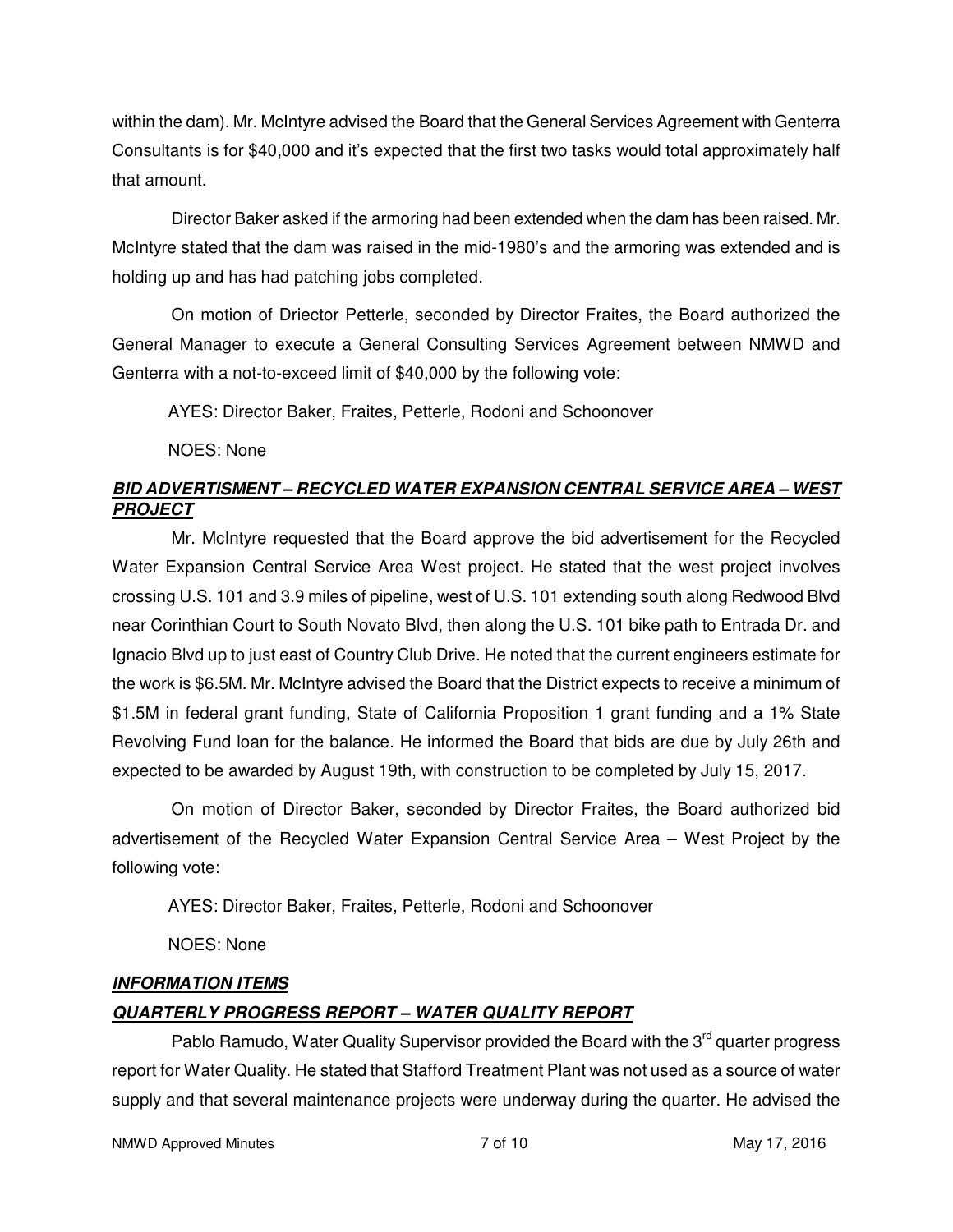Board that of the 247 routine samples collected in the Novato Water System for compliance with the Total Coliform Rule, there were no coliform positive samples for the quarter, chlorine residual concentrations throughout the distribution system were good and the disinfection by-product concentrations were moderate for this time of year. He informed the Board that there were some complaints regarding increase in color and discolored water due to some manganese getting through the system. He noted that this was probably caused by the stir up of a fire hydrant and staff was able to flush the line handle the issue.

Mr. Ramudo advised the Board that in the Point Reyes System the rehabilitation of Coast Guard Well #2 was completed in February. He stated that the well was sampled to complete water quality testing needed to enable its use as a source of potable water after more than a year. He noted that extensive chemical tests were completed and showed good results; however bacterial tests showed the presence of coliform bacteria. He stated that the well was flushed and tested weekly until coliforms in the raw water were cleared. Mr. Ramudo stated that Gallagher Well supplied most of the potable water from the beginning of the quarter until early March when Coast Guard Well #4 was used as the sole source of supply. He advised the Board that out of the 23 routine samples collected in the distribution system for compliance with the Total Coliform Rule, there were no coliform positive samples this quarter and chlorine residual concentrations throughout the distribution system were good.

 Director Baker requested an exhibit showing locations of the West Marin well sites be provided in the future.

# **SECOND REVIEW – PROPOSED FY2016/17 NOVATO WATER EQUIPMENT BUDGET**

Mr. Bentley provided the Board with the second review of the proposed FY16/17 Novato Water Equipment Budget and reminded the Board that the final review and approval of the budget is set for June 21 $st$ . He stated that there were no changes from the previous review to the \$245K equipment budget.

Director Fraites asked if it was necessary for him to recuse himself with regard to the Capital Improvement Projects budget since item 1.a.1. Ridge Road Pipeline replacement is in close proximity to his home. Mr. DeGabriele replied that it is not necessary for him to recuse himself tonight and that staff would check with legal counsel if it is necessary when the budget and project is presented for approval at a future meeting.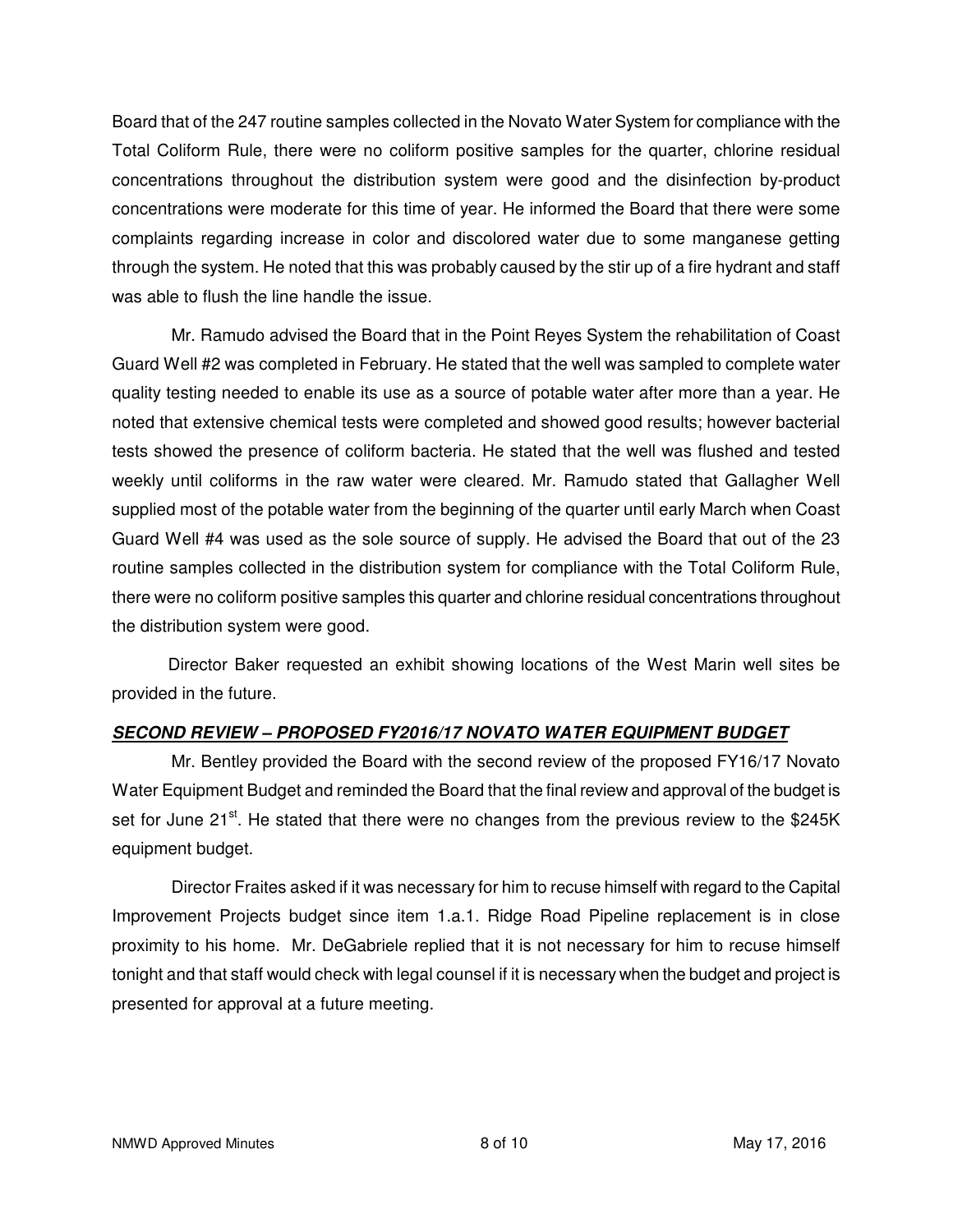# **SECOND REVIEW – PROPOSED FY 17 & FY 18 NOVATO CAPITAL IMPROVEMENT PROJECTS**

Mr. Bentley provided the Board with the second review of the proposed FY 17 & FY 18 Novato Capital Improvement Projects Budget and reminded the Board that the final review and approval of the budget is set for June 21<sup>st</sup>.

 Mr. Bentley advised the Board that there were two minor changes since the last review reducing the net change down \$10K. He stated that the projected cost for Automation of the Zone Valve at Slowdown Court is now \$100K, an increase of \$40,000 and the projected cost of the Stafford Lake Backfeed Dechlorination System was cut in half to \$50K. He advised the Board that there are 17 major projects including the radio read advance meter infrastructure, and \$3M for the office and yard refurbish that needs to move forward.

 Director Schoonover asked how long in the future the office refurbishment would be. Mr. Bentley replied that the remodel was deferred due to low water sales and that staff is still researching possibilities.

# **SECOND REVIEW – PROPOSED FY 2016/17 NOVATO OPERATIONS BUDGET**

Mr. Bentley provided the Board with the second review of the proposed FY 17 & FY 18 Novato Capital Improvement Projects Budget and reminded the Board that the final review and approval of the budget is set for June 21<sup>st</sup>.

Mr. Bentley advised the Board that there were a number of additions and refinements to the proposed budget since the initial review. He stated that the most significant is the addition of two Apprentice Electrical/Mechanical Technicians at an annual cost, including benefits, of \$182,000. He stated that other changes include a 5% spot adjustment for the Water Quality Supervisor, a \$35K reduction in power cost to reflect reduced water sales volume, and a \$6K reduction in projected revenue for lab services as Las Gallinas Valley Sanitary District has selected another provider. Mr. Bentley stated that the combined impact of these changes decreases net income by \$161K. second review – proposed fy 2016/17 Novato recycled water operations budget

Mr. Bentley provided the Board with the second review of the proposed FY2016/17 Recycled Water Operations Budget and reminded them of the final review and approval of the budget set for June 21<sup>st</sup>.

Mr. Bentley informed the Board that there were no significant changes to the initial review and that consistent with the potable water rate increase, a 7% commodity rate increase is proposed to be effective June  $1<sup>st</sup>$ . He noted that the proposed increase is projected to generate \$48K in